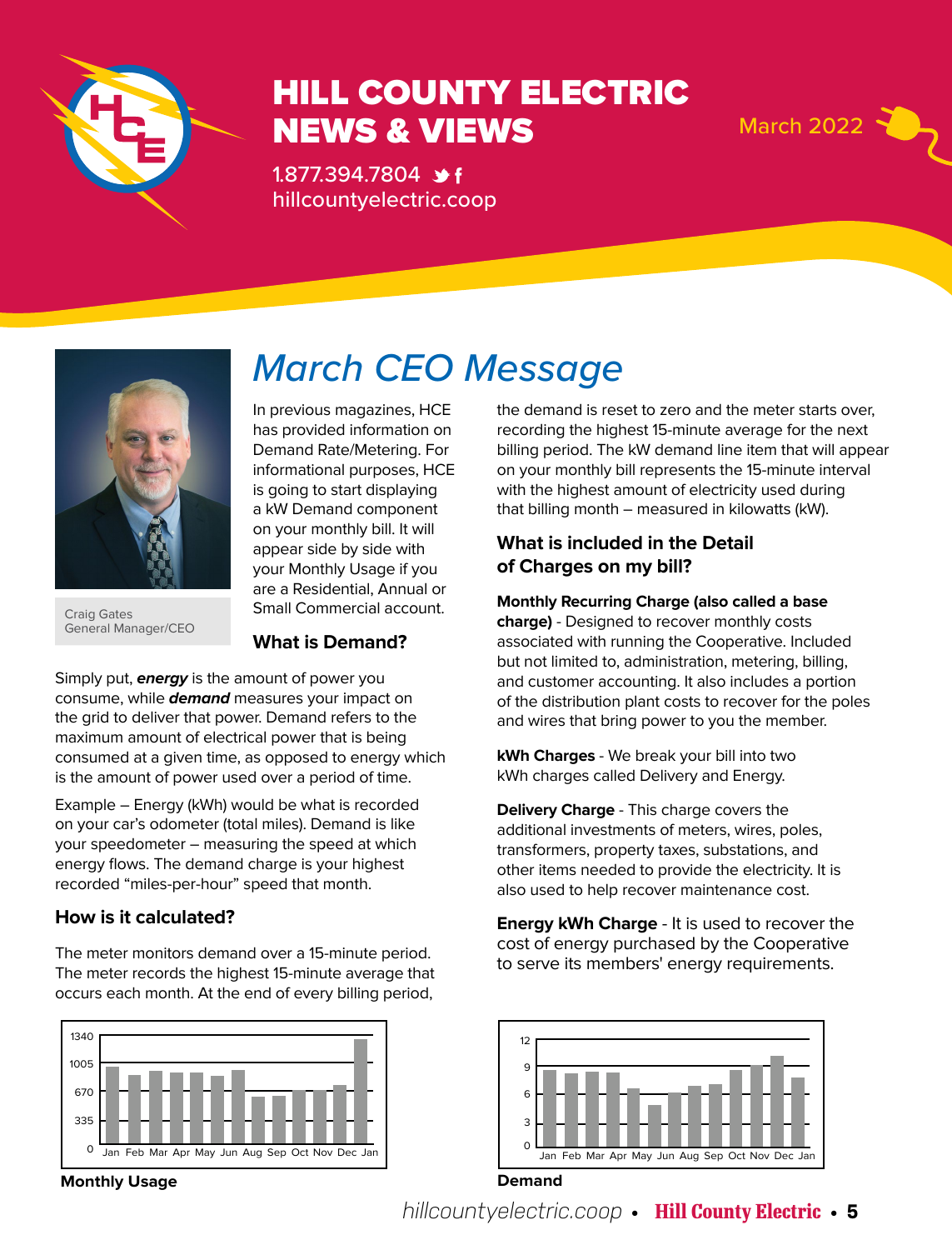# *HCE Happenings*

Last month, Hill County Electric (HCE) had approximately 2,041 account hours affected by outages. Of these hours:





Keep your electronic equipment safe.

**A power surge is typically caused by lightning, changes in electrical loads, faulty wiring or damaged power lines.** 

**Install power strips with surge protection to protect sensitive equipment.** 

- **Easy to use (just plug them in)**
- **Protect electronics plugged into the device**
- **Must be replaced over time or after a major surge event**



**REMEMBER:** Not all power strips offer surge protection. Carefully read the packaging labels when purchasing.

# **Plant Trees Safely Before you dig, call 811 to Refore Safely Plant Trees Safely**

### **LOW LOW TREE ZONE TREE ZONE**

**Material/Equipment Fault: 1,845**

Avoid planting within 20 ft. of power Avoid planting within 20 ft. of power lines. If planting is unavoidable, only lines. If planting is unavoidable, only plant shrubs and small trees that plant shrubs and small trees that reach a mature height of 15 ft. or less. reach a mature height of 15 ft. or less.

#### **MEDIUM MEDIUM TREE ZONE TREE ZONE**

Plant medium trees Plant medium trees (under 40 ft. when (under 40 ft. when mature) at least 25 ft. mature) at least 25 ft. away from power lines. away from power lines.

### **LARGE LARGE TREE ZONE TREE ZONE**

Plant large trees (over 40 ft. when mature) at least 50 ft. when mature) at least 50 ft. away from power lines.



**6** • **Hill County Electric** • *hillcountyelectric.coop*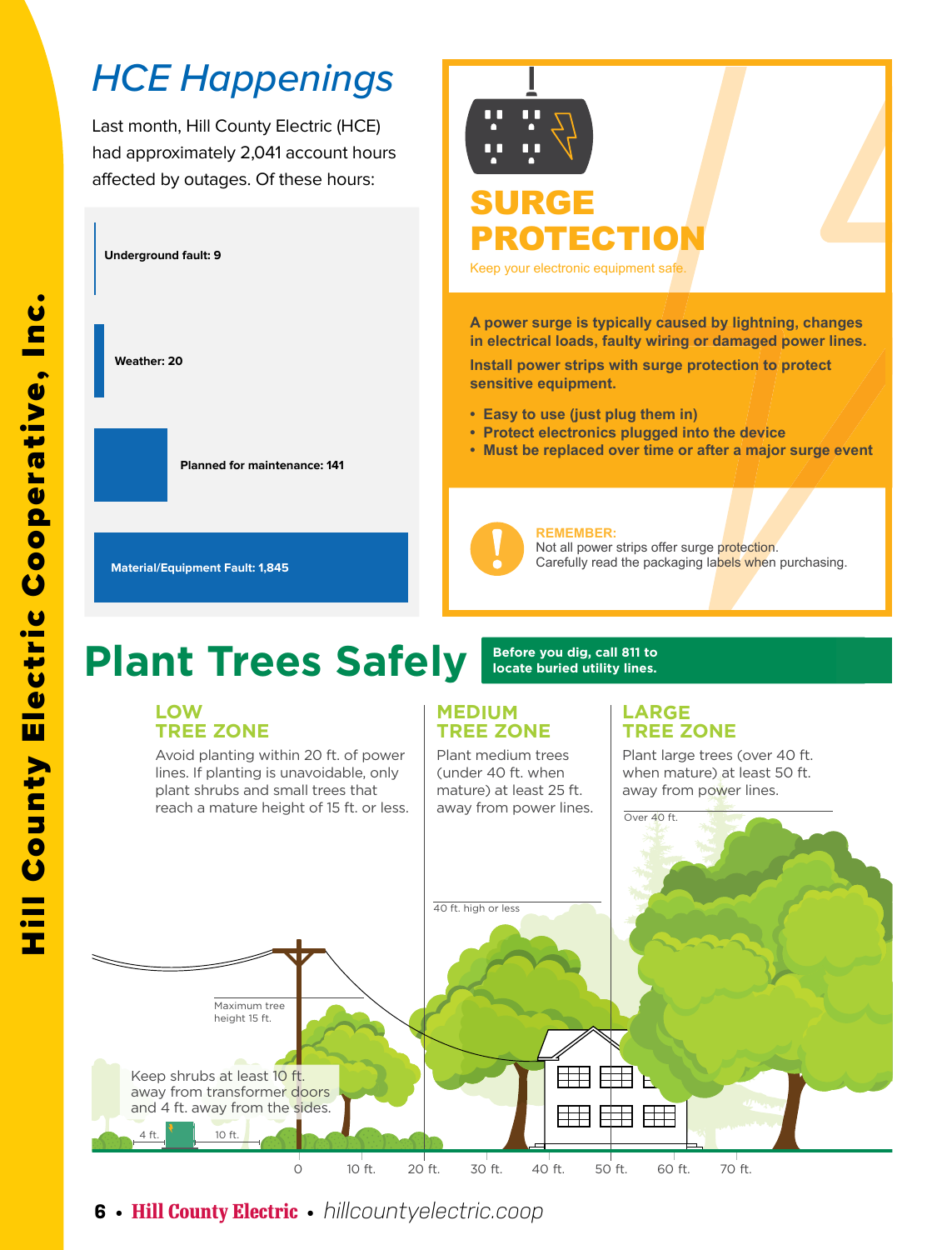## **ELECTRICAL EQUIPMENT WORD SEARCH**



**Did you know we use a variety of equipment to send electricity to your home?** 

**Read the facts below to learn about the equipment we use, then find and circle the bolded words in the puzzle below.**



**C T N Z E S V U S X E Y B U Z Y U H N J A D G L Z S N S R L B L H B R F R Z B Q C O E G P U S S T Z F O W T I E C V T J I S B U R U X S Z O B V R K X Z Y A T M R T R H U G Y Y E S M K S A I Z Q Q N M O V W T O I N F L I N Z I T G D J S F C P N K U S E K**   $\Gamma$ **I C I B S M D Z A J G B Y Z R E H E U N E L T S M F E F X S E O W S A T K S L W U U E N C U K O E O X R E R S C M H H Z D R P Z S S I E E B H T P R R B H E K J O G E S K C U R T T E K C U B E C**  Hill County Electric Cooperative, Inc.**ill County Electric Cooperative.** Inc

- **• Transformers** look like large metal cans on top of utility poles or big green boxes on the ground. They reduce the voltage of electricity for safe use in your home.
- **• Power lines** hang overhead or are placed underground to carry electricity from where it's generated to homes and businesses.
- **•** Lineworkers use **bucket trucks**  to reach power lines and poles when making repairs and updates to the electrical system.
- **• Electric meters** are placed on the outside of homes to measure the amount of electricity you use.
- **• Substations** are facilities that contain equipment to help control the flow of electricity.